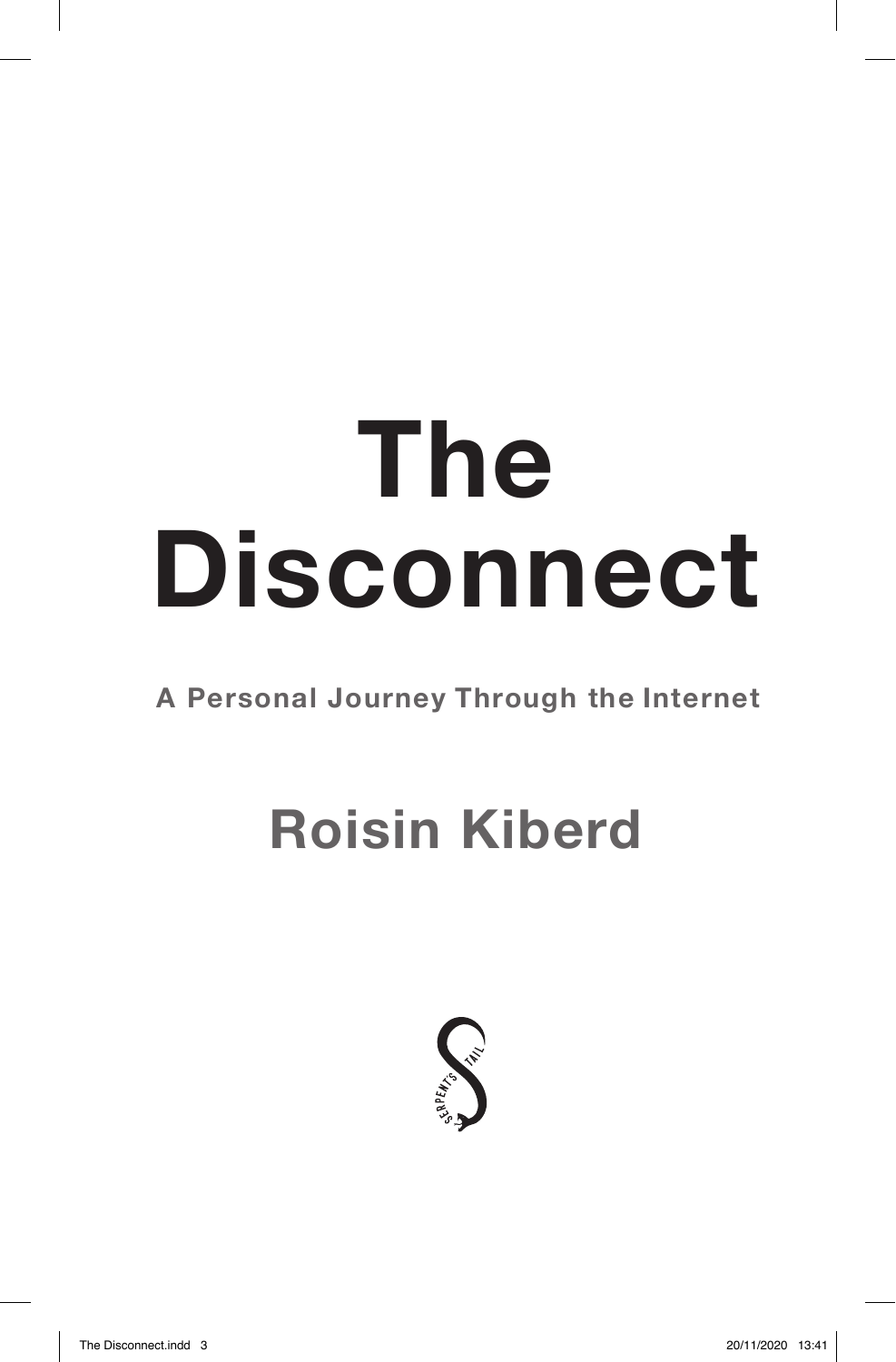First published in Great Britain in 2021 by Serpent's Tail, an imprint of PROFILE BOOKS LTD 29 Cloth Fair London eC1a 7jq *www.serpentstail.com*

Copyright © Roisin Kiberd, 2021

Some of the essays collected in this book draw on previous published works © Roisin Kiberd, 2015–2020. See Bibliographical Note (p.283).

Lines from 'Reboot 11' speech (p.vii) reproduced by kind permission of Bruce Sterling.

Lines from *You Too Can Have a Body Like Mine* (p.74) reproduced by kind permission of Alexandra Kleeman.

While care has been taken to ensure that the web links in the Notes section of this book are accurate at the time of publication, the publisher cannot guarantee that these links remain viable. The author and publisher assume no responsibility for the content of websites that are not their own.

10 9 8 7 6 5 4 3 2 1

Typset in Freight Text by MacGuru Ltd Designed by Barneby Ltd Printed and bound in Great Britain by CPI Group (UK) Ltd, Croydon, CRO 4YY

The moral right of the author has been asserted.

All rights reserved. Without limiting the rights under copyright reserved above, no part of this publication may be reproduced, stored or introduced into a retrieval system, or transmitted, in any form or by any means (electronic, mechanical, photocopying, recording or otherwise), without the prior written permission of both the copyright owner and the publisher of this book.

A CIP record for this book can be obtained from the British Library

ISBN: 978 1 78816 577 8 eISBN: 978 1 78283 731 2

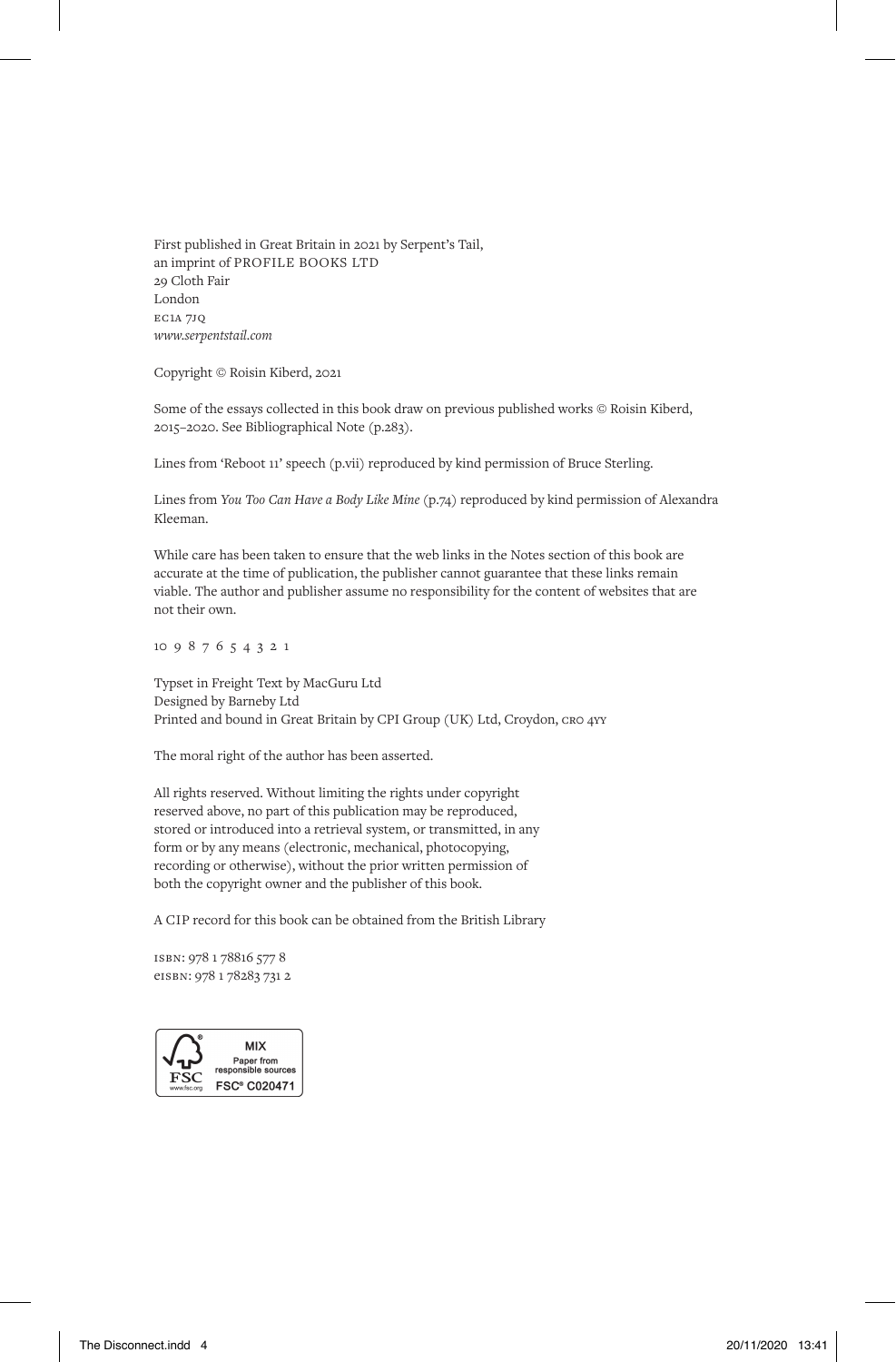Dark Euphoria is what the twenty-teens feels like. Things are just falling apart, you can't believe the possibilities, it's like anything is possible, but you never realized you're going to have to dread it so much. It's like a leap into the unknown. You're falling toward earth at nine hundred kilometres an hour and then you realize there's no earth there.

Bruce Sterling, Reboot 11 speech, 2009<sup>1</sup>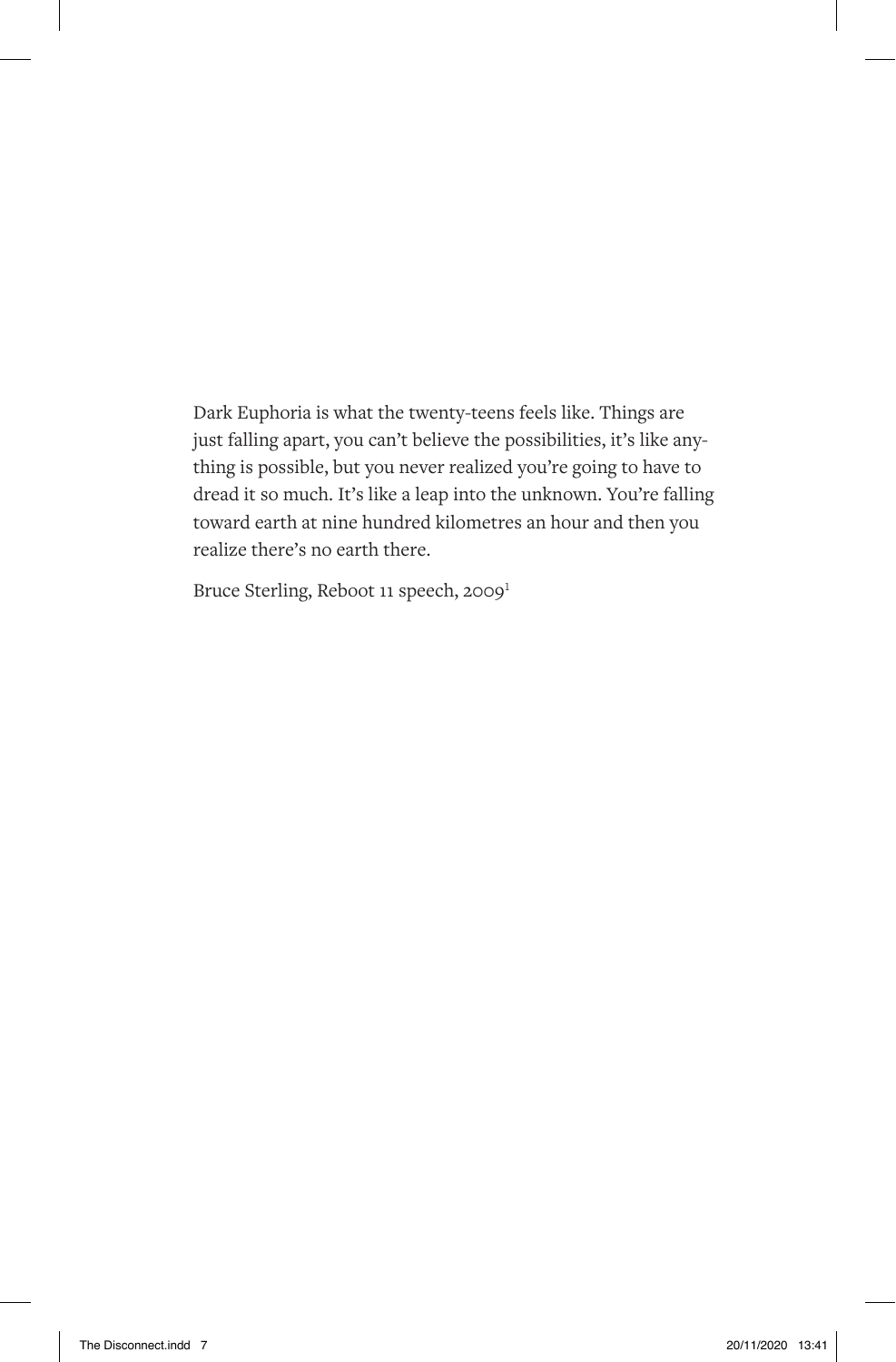## **Contents**

| Prologue: SWIM                                  | хi           |
|-------------------------------------------------|--------------|
| Introduction: A History of the World Since 1989 | $\mathbf{1}$ |
| Part 1: Internet Weirdo                         | 21           |
| The Night Gym                                   | 23           |
| Bland God: Notes on Mark Zuckerberg             | 46           |
| Pink Light: Notes on Six Vaporwave Albums       | 74           |
| Part 2: Battery Life                            | 95           |
| Monstrous Energy                                | 97           |
| All Watched Over 1: Always On                   | 117          |
| All Watched Over 2: The Best Sleep              | 148          |
| Part 3: Cyborg Heart                            | 173          |
| Men Explain the Apocalypse To Me 1: First Dates | 175          |
| Men Explain the Apocalypse To Me 2: Last Days   | 203          |
| Tamagotchi Girls                                | 230          |
| Epilogue: Freedom Club                          | 253          |
| <b>Notes</b>                                    | 261          |
| Further Reading, Viewing and Listening          | 277          |
| Acknowledgements                                | 281          |
| <b>Bibliographical Note</b>                     | 283          |
|                                                 |              |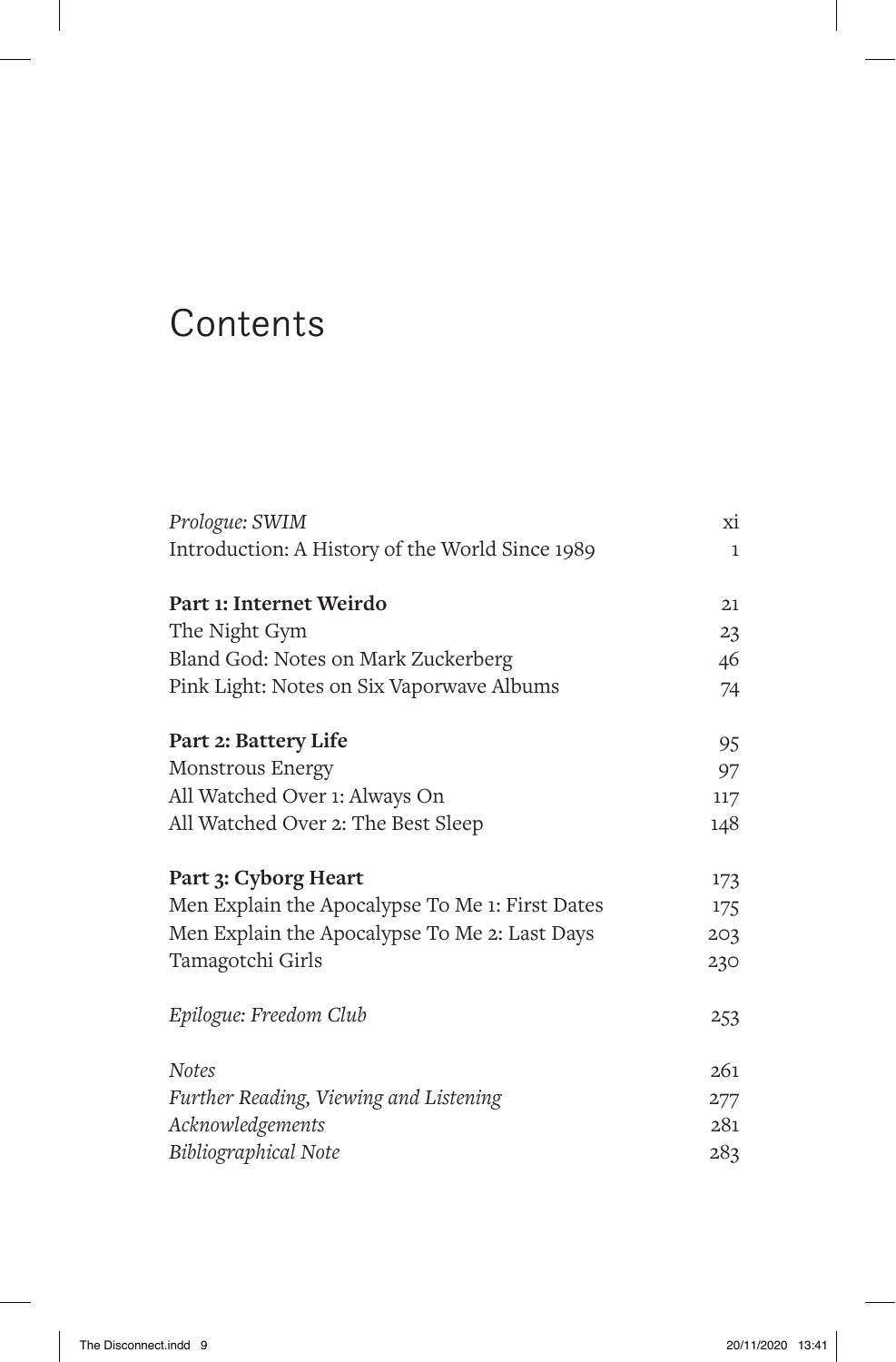#### Prologue: SWIM

I am the new flesh. I live under technology, and technology is part of me.

I have stolen this term, 'the new flesh', from *Videodrome*, David Cronenberg's 1983 horror film, because it best describes how I feel. In it, people are altered by the media they consume. They mutate, shifting between euphoria and dread. The screen is so addictive, so hypnotic, that they return to it again and again, until it distorts their thoughts and threatens their humanity.

I too am addicted to the screen. Sometimes I think I have spent so much of my life online that I was raised by the internet. I've forgotten where the borders are, where technology ends, and where I begin. Am I a mutant? A cyborg? Or just an ordinary human?

A cyborg is a person whose physical abilities have been extended by technology. My extensions are not physical; my body looks much the same as that of someone alive in the pre-internet age. But I am an emotional cyborg. I outsource my opinions, my memories and my identity to the internet, and I have spent more time with my laptop than with any living being on earth.

This state is not unusual. I'm certain that the several billion other people in the world who use the internet experience it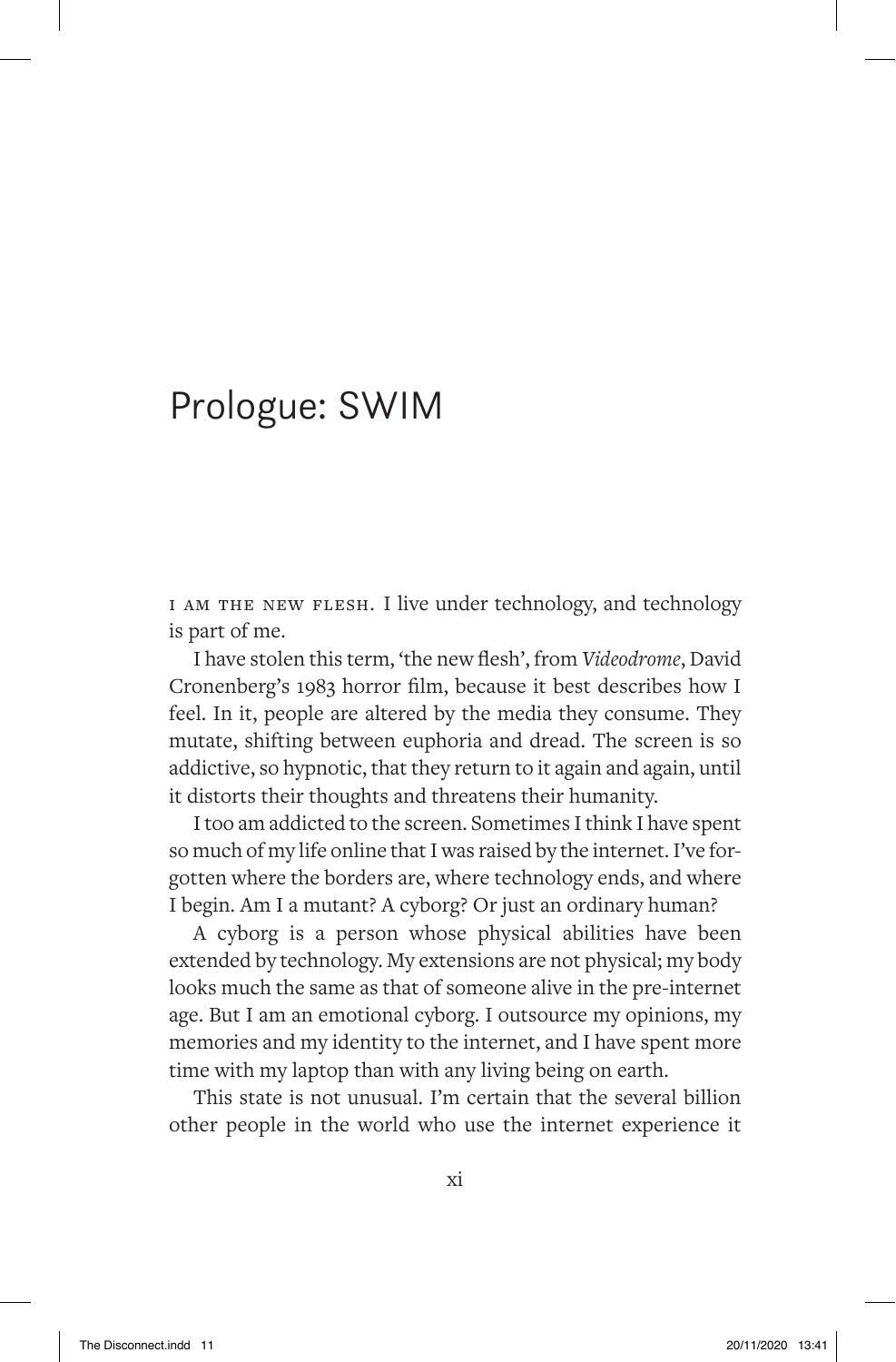too.1 Our use of technology is changing us, in ways we have yet to understand.

It was once claimed that the internet would liberate us. Techno-utopians claimed online life would allow us to transcend gender, age, class and race, and to construct our own identities. It hasn't turned out this way. Instead, we've been led into fixed identities, each person given a biography, a Timeline, and a filter bubble of their own.

Perhaps I am a techno-dystopian. Over the years, I've experienced a slow depersonalisation; cut off from reality, from sincerity and sensation, I've felt urged to compete in a scrolling world. I've been conflicted, at times wanting to be the ideal data subject, then distrusting technology, even as I turned its surveillance on myself.

Perhaps I'm not a cyborg, or a mutant, but a person split in two. As long as I've had a life in data I've also had a doppelgänger. Everyone has one: a shadow that exists in lists and systems, information stored on data farms, on servers hissing and blinking in the dark. The internet tracks us and pieces together a second self, and our every interaction with a service or platform adds to this profile, and is monetised by strangers. Even before you join Facebook, as one example, Facebook has already created a 'shadow profile' around you, a void waiting to be filled.

We live in data, yet we do not, because data is like dead cells shed from our bodies. The internet feeds us what it believes we want, based on what we wanted in the past. This means our doppelgängers are bland and predictable ciphers, the most narrow-minded version of ourselves.

Our doppelgängers grow stronger every time we use the internet. They will surely outlive us one day. They don't belong to us; artificial intelligence is the technology that will dominate our future, and it will be built on the data we create today, for tech companies.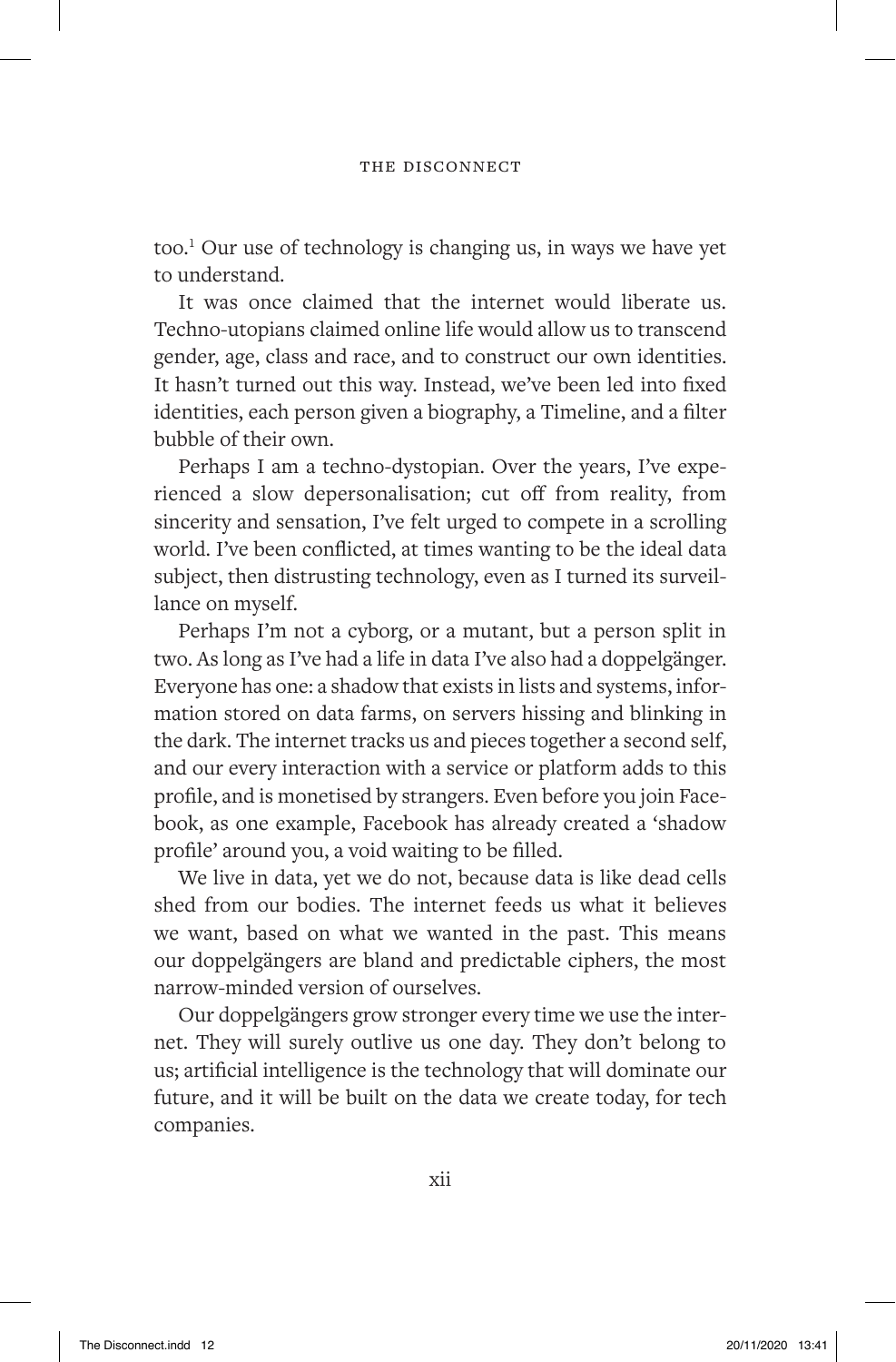Some claim we'll reach a point of Singularity in our lifetimes, an 'intelligence explosion' where machines will eclipse human capabilities for ever. It's described as the dawn of a sci-fi era, an apocalypse, or a release of near-infinite possibility. But how will technological, even spiritual revolution arise from an internet dominated by surveillance capitalism? Will the future be built on our futility and distraction, on what technology takes from us, as well as what it provides?

The Singularity will be boring, because the internet today is boring. The Singularity will not save us from a dystopia built by human hands.

I had to lose my mind before I was able to write this book. 2016, when the ideas for many of these essays began to take root, was also the year of my mental breakdown. I hadn't been very happy to begin with; since childhood, I'd gone through periods of depression, anxiety, eating disorders and self-doubt.

For years, the internet had been part of my life. I loved its strangeness, its creative possibilities, and this inspired me to write about it. Every niche, and every peculiarity of human nature was present online. I rarely felt like I belonged in the world, but I belonged on the internet.

I'd already been writing for websites and newspapers for several years, focusing on the intersection between the internet and real life. But now life didn't feel very real any more; most of it I spent alone with my laptop, watching a turbulent new culture emerge on the screen.

Throughout 2016, I watched as everything I found fascinating about online life turned dark. Subcultures were coalescing, self-radicalising, pooling their hate. Political beliefs gave way to black-and-white thinking, and anonymity permitted people to attack each other. My screen was a frenzy of tabs and feeds, clap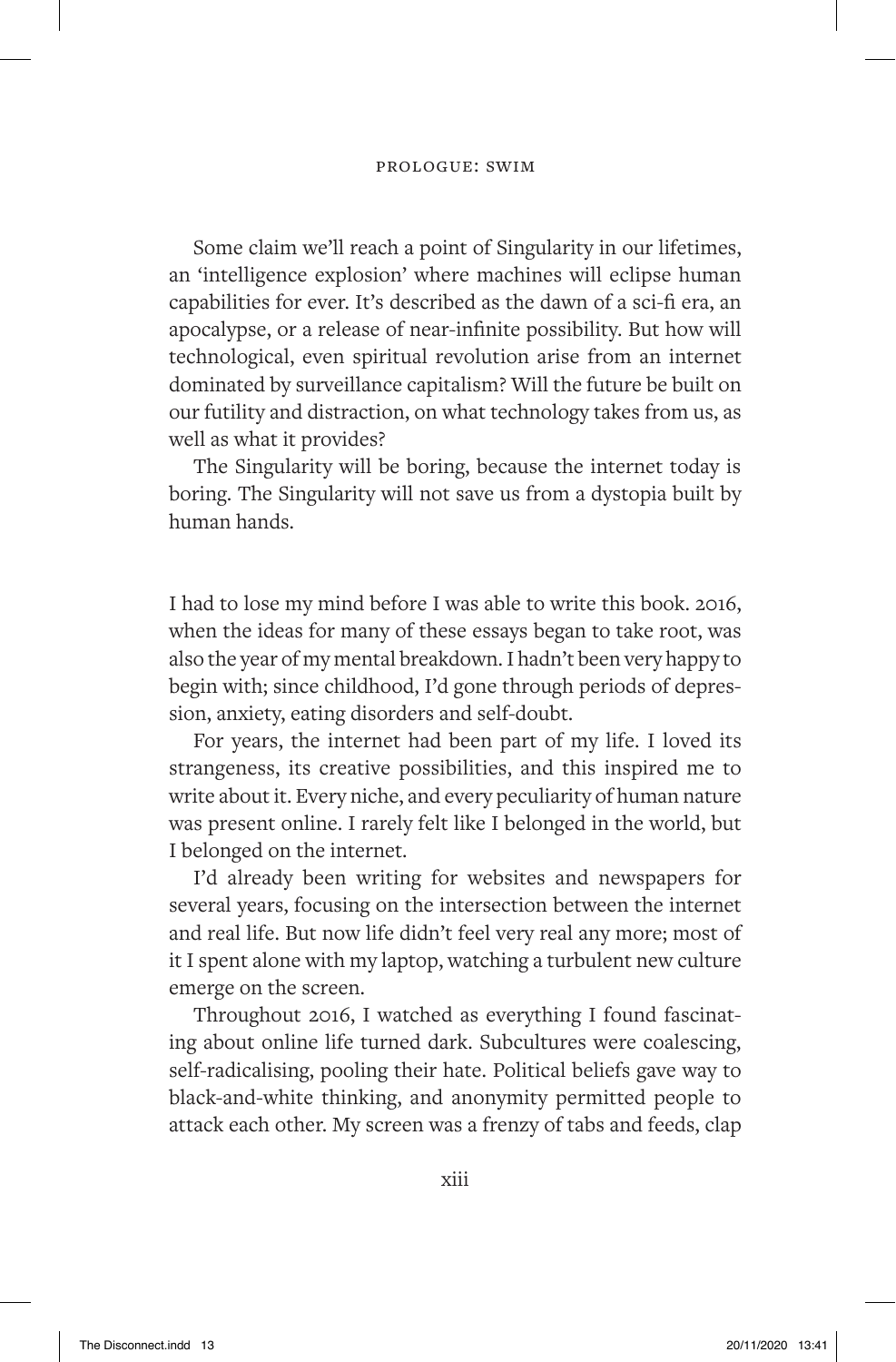backs, call outs, hot takes, doxxing, swatting, and people typing in ALL CAPS, silently shouting at each other in tweets. I'd scroll through it for hours; it hurt me, but I couldn't look away.

I knew I was already emotionally unstable, but now everything online was as extreme as my feelings. I saw all my fears confirmed as true; on the internet, we are being watched, not only by state agencies, and corporations, but also by each other. Your friends are all trying to make you jealous. Men do hate women, and women hate men, and yes, everyone *does* hate each other; maybe not in real life, but on the internet, which was beginning to feel like the same thing.

It took a while to realise that the internet had eaten my life. It took even longer to realise that I was experiencing a breakdown, because so much of the internet feels like a breakdown already.

Summer passed by, but my curtains shut out the sunshine. I sat behind the screen and watched Twitter, early in the morning and late into the night, as friends and strangers on my Timeline engaged in what is called 'the discourse'. I took on more work, writing articles each week along with advertorials, vast 3,000 word pieces featuring paid mentions of tech companies. I lived in a house on the Northside of Dublin with two friends, but barely left my room, and slowly became afraid of other people. I broke up with someone I was in love with, stopped eating and then stopped sleeping, and started going to the gym at night instead.

By the end of the summer I realised that I was numb. I was stuck behind a screen, and behind that screen, I was stuck inside a body that felt very little apart from exhaustion. There's an assumption on social media that we are consistent people, true to our Timelines, expressing the same beliefs and tendencies online as in real life. This could not be further from the truth, but at the time I believed it to be real; I thought everyone was utterly certain of themselves and what they stood for, and that my inability to be the same was a sign of some deep-rooted, incurable failing.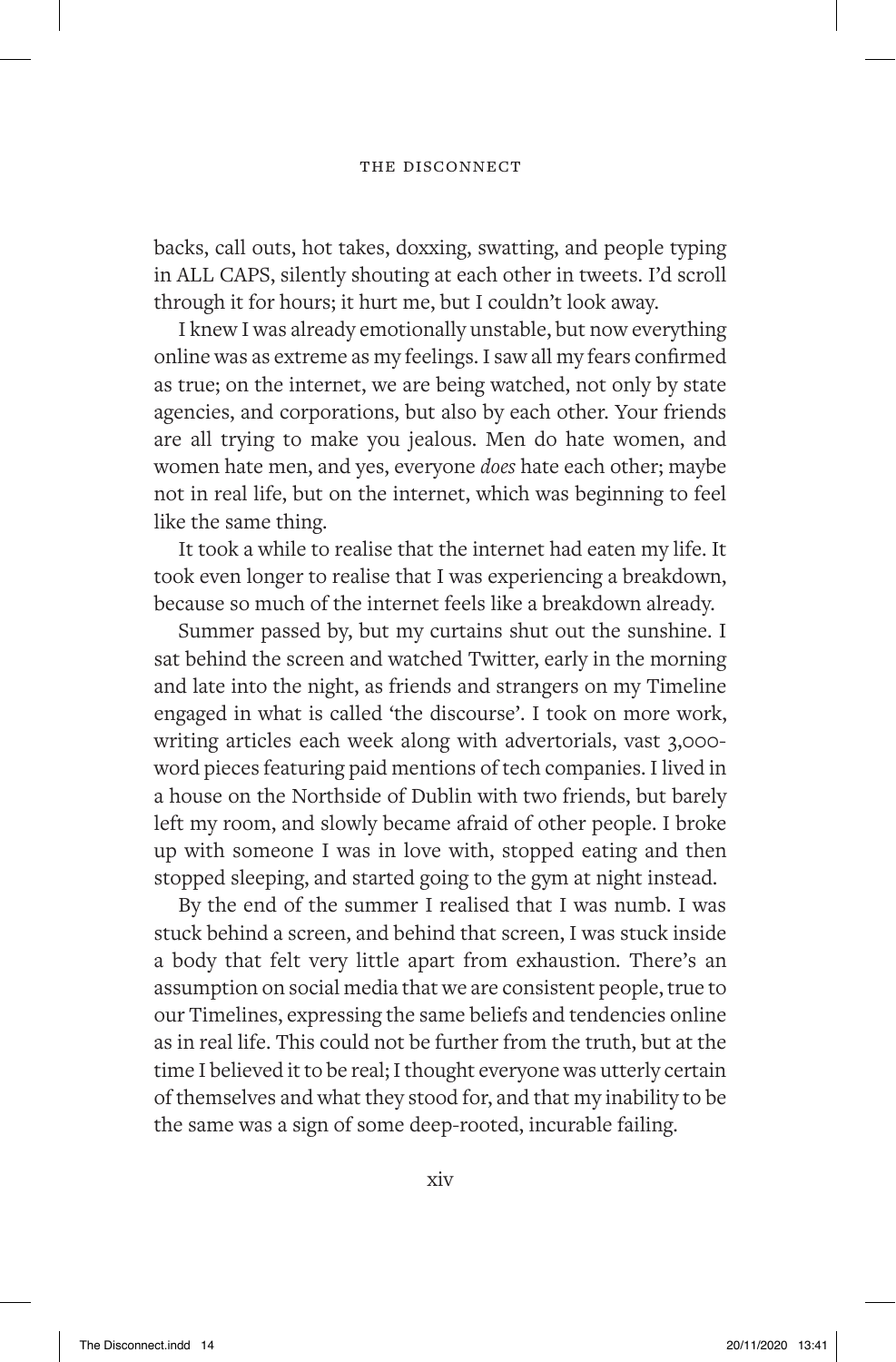'SWIM' is an acronym for 'someone who isn't me'. It's used on forums dedicated to drug use, or mildly illegal acts like shoplifting, when the author wants to ask questions without risking self-incrimination. Usually SWIM will ask about dosage, or where to buy drugs. In the worst cases, SWIM will have been caught, and will ask for legal advice.

The use of SWIM is self-defeating, because the minute you see it you know that the author is up to no good. I was up to no good; I was reading about what I needed for an overdose. It didn't feel like suicide, because it didn't feel like I had a life any more. I would simply remove myself from existence, as easily as deleting an online account.

I waited until my housemates were away for the weekend, then I set my Twitter to private and my Facebook to invisible. I wrote out the passwords to my online accounts on a piece of paper, then swallowed about a month's supply of pills, and some painkillers just in case, and washed everything down with cheap coconut-flavoured rum. Then I lay down and felt my world turn into pillows, a soft, distorted nothingness which must be what it feels like to let go of Someone Who Isn't Me.

I lived, of course.

After the time off work, the group programme and cognitive behavioural therapy, I realised that I had lost perspective, but that writing offered a way to claim it back. I knew, also, that I couldn't simply blame technology for my problems, any more than I could blame other people, but that for me, and likely for others, the internet and mental health were closely intertwined.

I identified a change in myself, then I began to notice it all around me: distraction, loneliness, an ambient sense of existential crisis that is the internet's default state. We've adopted technologies that manipulate our emotions and limit our view of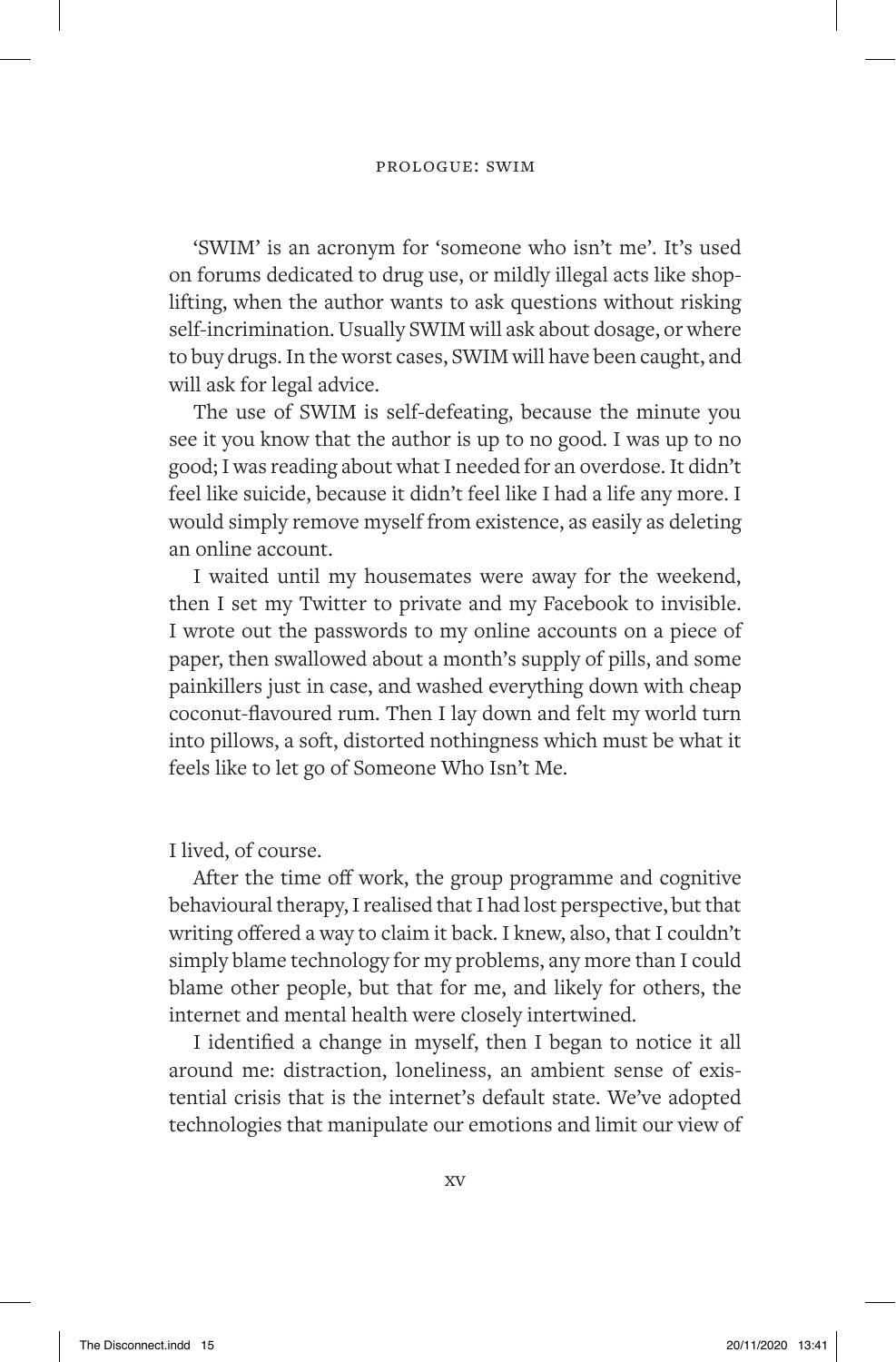the world. Social media, especially, encourages us to type before thinking, or fact-checking, and to view life the way a machine categorises data – in binaries, leaving little room for complexity.

These essays were written during and about a process of recovery, but not withdrawal, from the internet. They are an attempt to make sense of what we've lost, and to consider the lonely dystopia in front of us. Donna Haraway writes that 'writing is pre-eminently the technology of cyborgs', and that 'cyborg politics is the struggle for language and the struggle against perfect communication, against the one code that translates all meaning perfectly'.<sup>2</sup> If I am a cyborg, I write in the spirit of this ambivalence, in defence of the imperfect and human. To write is to manipulate information, to claim it as one's own. This essay, and the book you hold in your hands, is the product of information mined from machines and human life.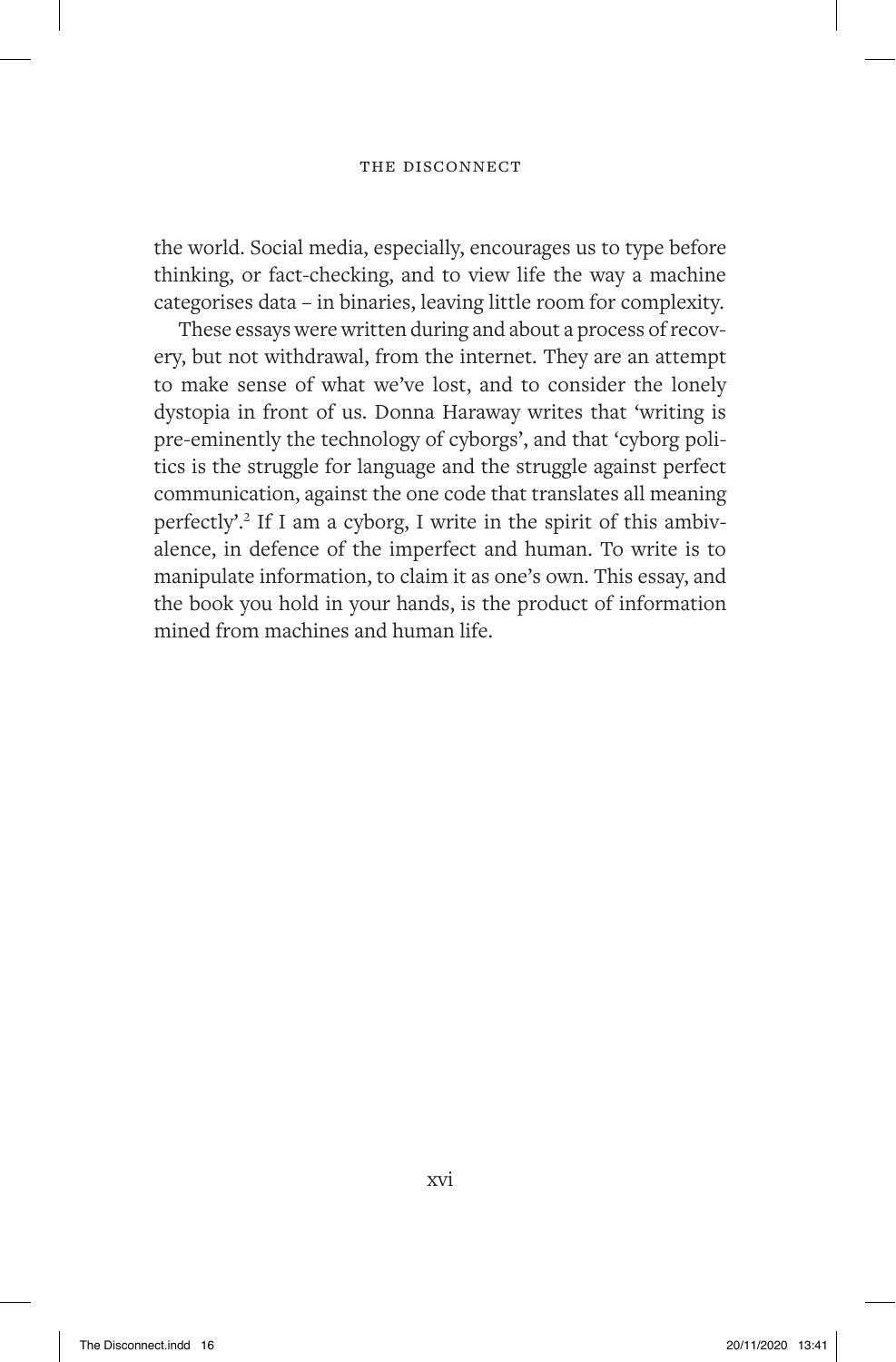### Introduction: A History of the World Since 1989

I was born in Dublin, the same month and year as the internet as we know it. In March 1989, an engineer named Tim Berners-Lee submitted a proposal to his employers at CERN for a new system of 'information management'.<sup>1</sup> It described a decentralised, open-source map of information, connected by hyperlinks.

'The WorldWideWeb (WWW) project aims to allow links to be made to any information anywhere,' Berners-Lee wrote in a Usenet post. 'We are very interested in spreading the web to other areas, and having gateway servers for other data. Collaborators welcome!' Berners-Lee's superiors responded by calling it 'vague, but exciting'.<sup>2</sup>

This technology advanced throughout my first years of life, and use of the internet gradually spread beyond academia and the military. In 1992, in a lab in Urbana, Illinois, the fictional computer HAL 9000 became operational. The first popular web browser, Mosaic, later called Netscape, appeared in 1993, the same year that id Software released *Doom*, inaugurating a gory new era of first-person gaming. A 30-year-old Jeff Bezos founded Amazon in 1994, naming his company after the longest river on earth, while in England a group of cyber hippies protested the law against outdoor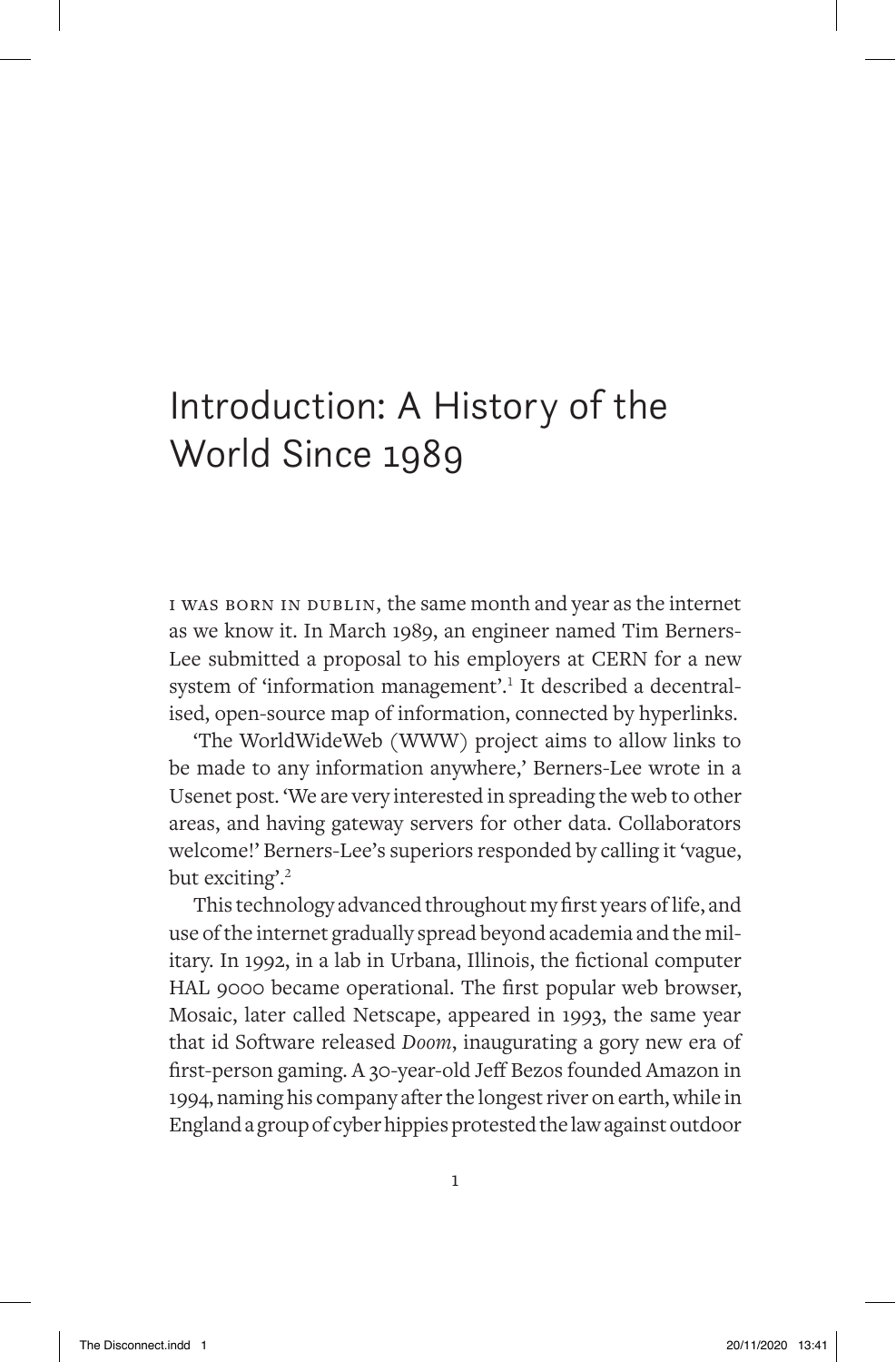raves by email-bombing the government and overwhelming their servers. It was the world's first act of online civil disobedience, and is remembered as the 'Intervasion of the UK'.

At the start of 1994, the websites accessible online numbered  $623$ .<sup>3</sup> By the end of that year, the number had grown to over 10,000, with over 20 million internet users.4

I remember none of this. I was, after all, only five years old.

In August 1995, Bill Gates, then the CEO of Microsoft, danced awkwardly on a stage to 'Start Me Up' by the Rolling Stones.<sup>5</sup> He paid \$3 million for the rights to the song. Gates wore highwaisted trousers and a polo shirt, his hair in a glossy bowl-cut, and as he danced he was surrounded by his doppelgängers: other early-middle-aged white men, also wearing polo shirts and dad trousers, some dancing more enthusiastically than others. In the outside world, beyond this campus in Redmond, Washington, people queued outside malls to purchase the product Gates was launching: Windows 95, the operating system that would make Microsoft a household name.

That same year, *The New York Times* and the *Washington Post*  jointly published *Industrial Society and Its Future*, a 35,000-word treatise against technology, in a bid to stop the mail-bombing campaign instigated by its author. Linguistic analysis of the text helped police track him down, and in April 1996, Ted Kaczynski was arrested at his cabin in Montana. He was sentenced to life in prison, for taking arms against a wave of technological change even his extreme actions could not stop.

Momentum set in, and computers became an aspirational product for people who didn't already know how to use them. Netscape went public in 1995, launching its IPO without significant profits or revenue to speak of. eBay was founded, growing to 200,000 auctions per month in two years, in large part due to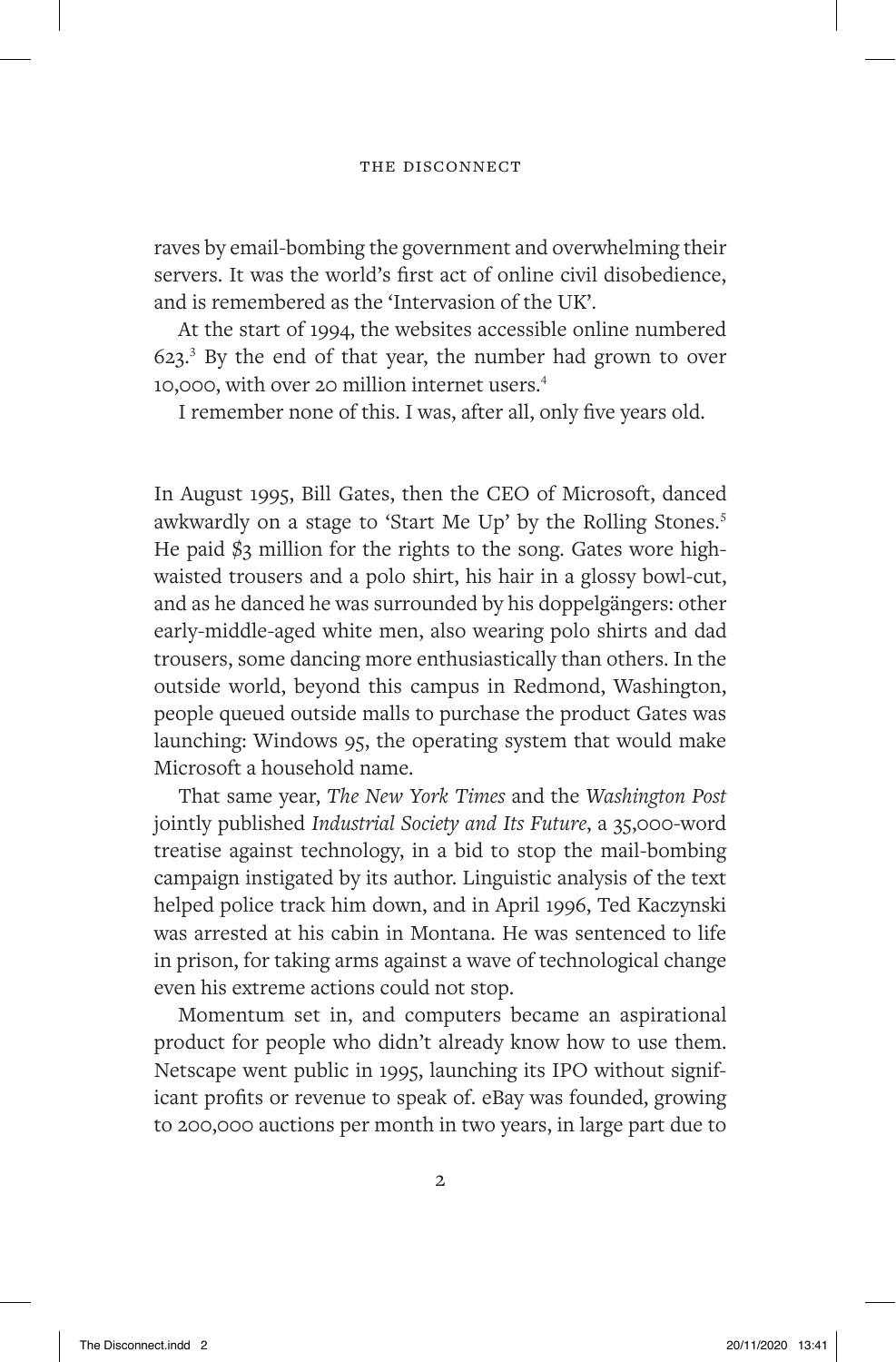Beanie Baby collectors. Hotmail launched the following year, and rapidly spawned users, signing off each message with its own viral marketing copy: 'Hotmail: Free, trusted and rich email service. Get it now.'

In 1996, a 23-year-old student named Larry Page created BackRub, a system of 'spiders' that crawl the web for links, arranging search results in an order he called PageRank. This marked the beginning of search engine optimisation (SEO), the value search engines assign to web pages and, increasingly, to the people they represent.

That same year, an article appeared in *Fast Company* by an American business writer called Tom Peters, titled 'The Brand Called You'. It outlined the future of cybernetic selfhood, a struggle for self-promotion where people market themselves like companies. Peters wrote:

You're branded, branded, branded, branded. It's time for me – and you – to take a lesson from the big brands, a lesson that's true for anyone who's interested in what it takes to stand out and prosper in the new world of work.

You are your website, and the success of that website determines your worth. Peters blurred the lines between commerce and personhood, combining marketing advice with a nearmystical faith in cybernetic individualism. Employment rights got no mention here; Peters suggested working for free in return for self-promotion, and readily embraced cloud feudalism – in his vision of the future, we'll rely on internet platforms to keep us in steady, if temporary, work.

Personal branding, for all its hyperbole, is not about glory; it is about simply staying afloat. It aims to make of its reader the perfect data subject: the more you give of yourself to the internet, the more, apparently, you'll get back.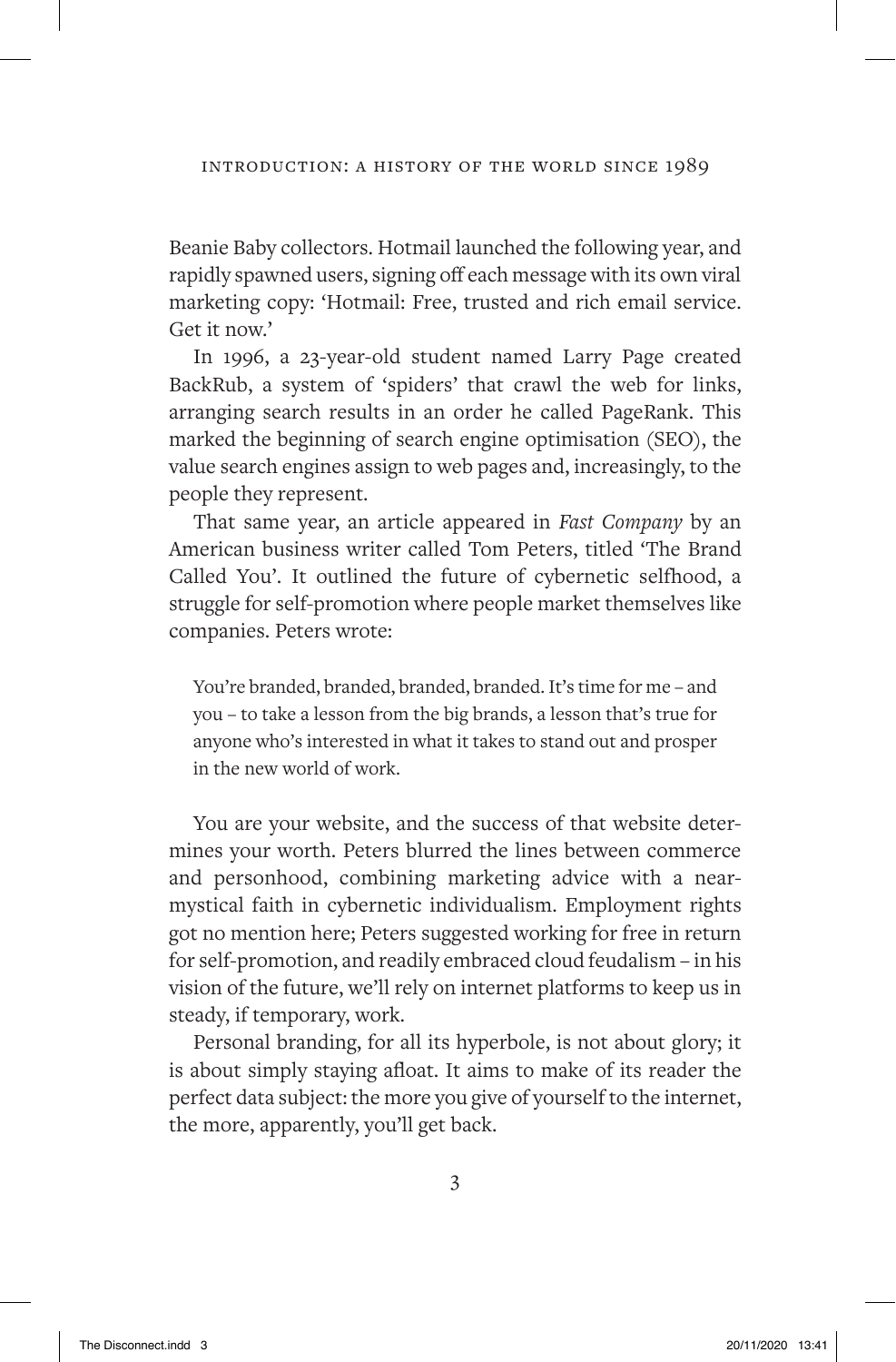\*

My parents didn't own a computer until 1996, the same year 'The Brand Called You' was published, when my father brought home an Apricot PC from work. The monitor was boxy and white, and the system unit was comically large compared to today's machines. I didn't use it much, but I knew how to play Minesweeper, and how to draw things with Microsoft Paint. Our babysitter, an older boy who lived next door, ran MS-DOS on it sometimes, and I remember the otherworldly look of the blue and the white, the stiff, typewriter-esque font, and the unsettling feeling that we were seeing the machine's entrails.

A few years later my parents upgraded to a giant, wheezing desktop made by HP. Soon after that we got dial-up. Readers alive in the 1990s will recall precisely the sound of the modem, the clunky melody of circuits, a mystic handshake between machines.<sup>6</sup>

Google was incorporated in 1998, its name a play on the number 'googol' – the digit 1 followed by 100 zeroes. That same year, the watch company Swatch announced an ambitious experiment in physics-based marketing: 'Internet Time', a concept that divided the day into 1,000 'beats' across time zones. It didn't take off. Netflix launched as a mail-order DVD rental business, Apple released the iMac, and a now-defunct electronics company, Diamond Multimedia, released a \$200 device, box-shaped and roughly the size of a deck of cards, called the Rio PMP300, which became the first commercially successful MP3 player.

As the new millennium approached I began to explore the internet, which didn't feel limited then, even though it was. Users were staking out territory, creating homepages decorated with 1337 h4x0r slang and animated GIFs. It felt exciting and vaguely illicit, priced by the minute and delivered in slow, guilty quantities. Someone elsewhere in the house was always waiting to make a phone call, and you were adding minutes to the bill, so every click needed to count.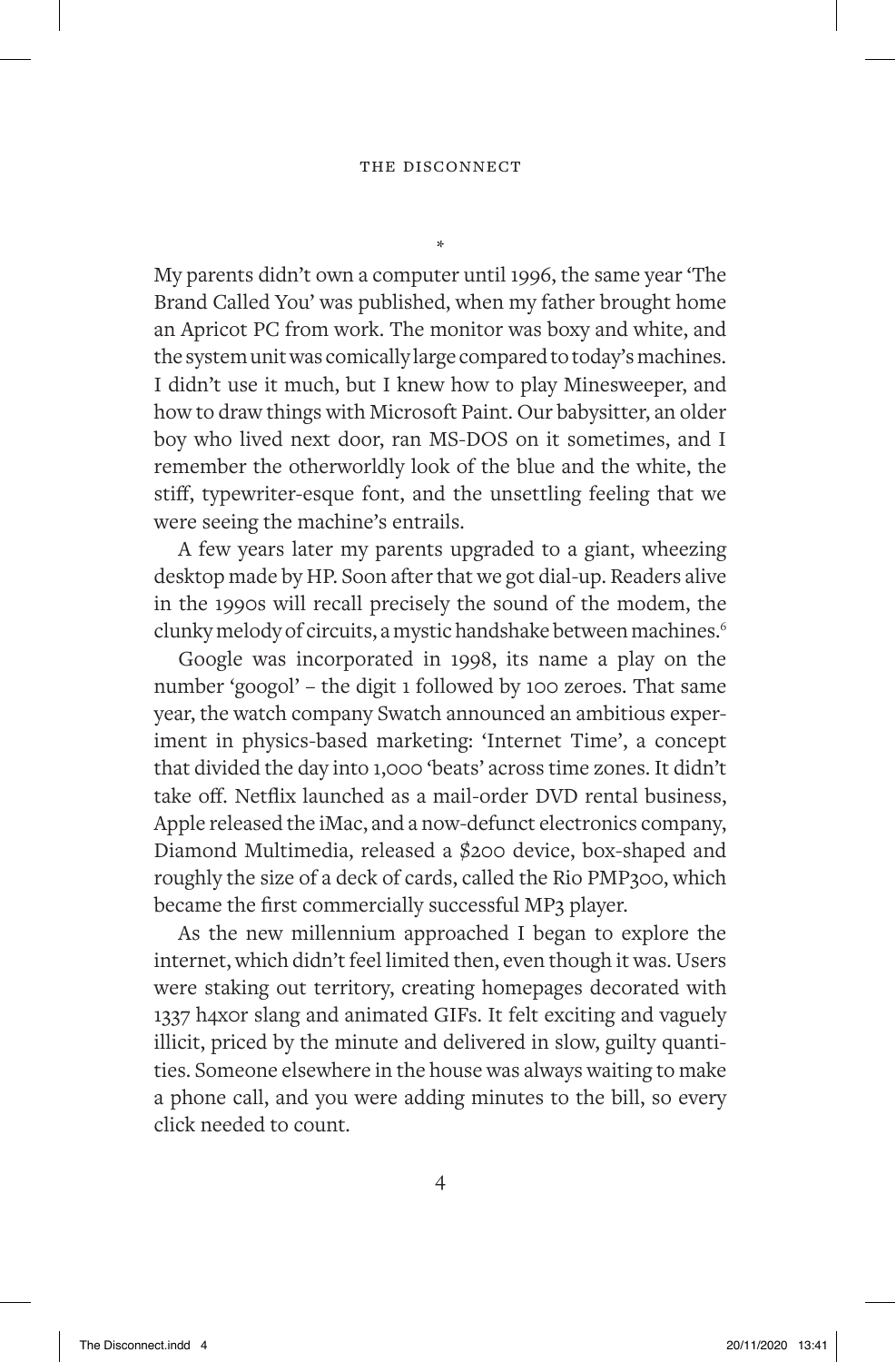Perhaps this is why my earliest online memories retain a deviant quality; pictures downloaded slowly, torturously, and websites that were deeply, sometimes inappropriately, personal. On Comic Chat I spoke with anonymous adults, and other children, from around the world in the guise of a cartoon beatnik, or an alien. One especially vivid memory is of the day of the porn virus. Our babysitter clicked on a bad link, or perhaps he was surfing dodgy websites, and the computer downloaded malware that manifested in video pop-ups. I remember watching the screen fill with gyrating actresses, ladies of the digital evening, and lipstick lesbians kissing in the back of a car. A week or two later, my parents hired a repairman to clear the virus away. That was the first time I thought of the internet as dangerous, a viral entity, waiting to infect you with one wrong click.

It didn't put me off: I pushed further into the internet alone, and at roughly the age of eleven I found pro-ana websites, which offered tips for 'perfecting' anorexia, a problem I didn't yet know I had. Those sites had a very 1990s look to them: black backgrounds with white text in Papyrus and Jokerman, butterfly motifs, sidebars full of bad poetry and starvation tips. They were lonely places, documents of suffering unspoken in the world outside the screen.

I don't remember Y2K, except for a juvenile thrill at the thought of a shiny new post-modernity, the earth overthrown by robots.

Of course, the humans behind technology were dangerous enough on their own. The first years of the new millennium saw the dotcom bubble burst, an ending less glamorous than anything imagined by prophets of technological doom. Pets.com came and went. eToys went bankrupt, leaving children without Christmas presents. An online currency called Beenz appeared, then disappeared, and was forgotten, while Pixelon, a company claiming to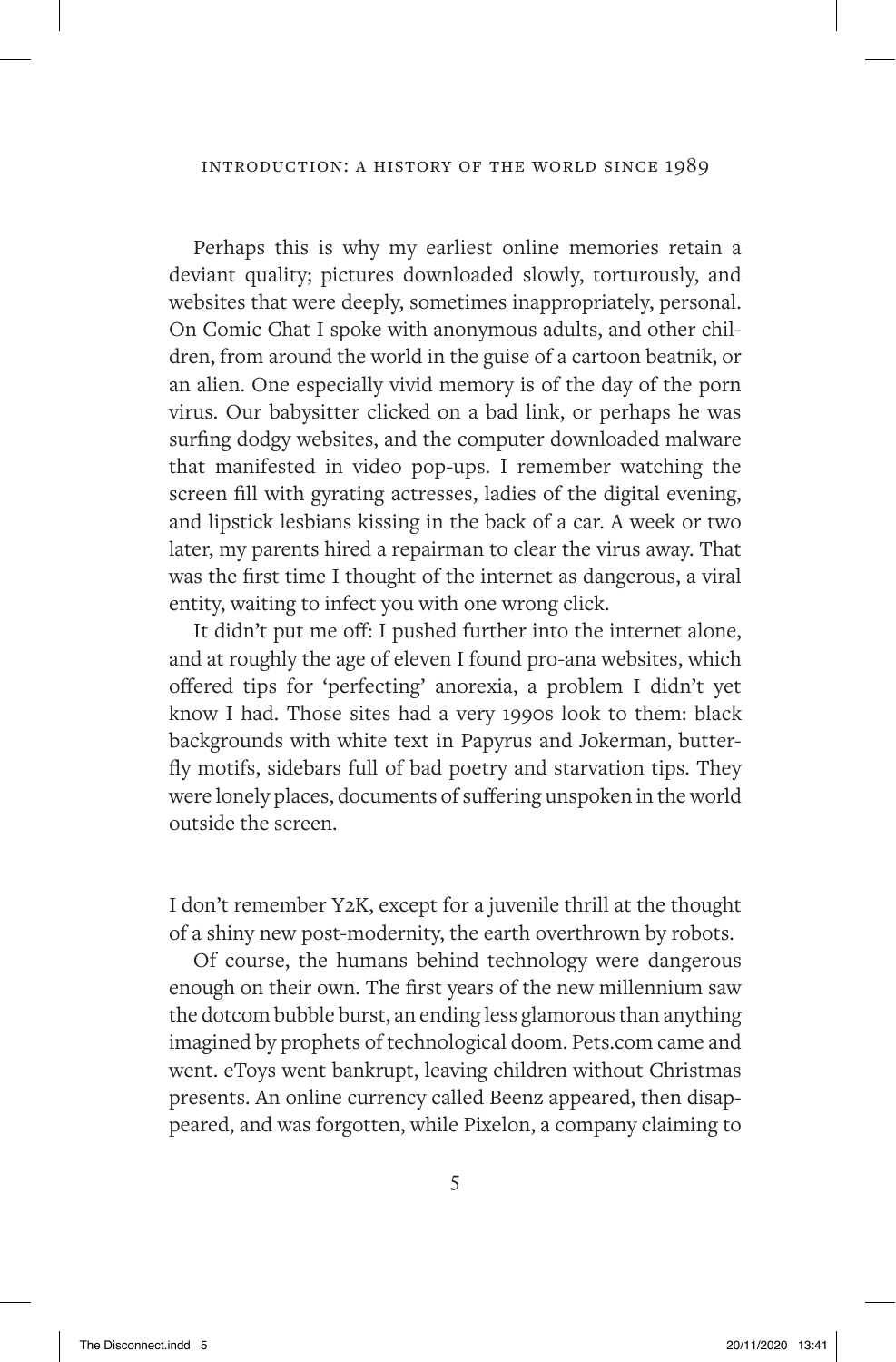have created a revolutionary new TV-to-internet product, threw the legendary iBash '99, featuring performances by The Who, the Dixie Chicks, Faith Hill, Tony Bennett and Kiss. It cost over \$16 million, more than 75 per cent of Pixelon's funding. Soon after, their CEO Michael Fenne, known for his volatile management style, was revealed to be David Kim Stanley, a conman and fugitive named on Virginia's most-wanted list.7 His video company was secretly running Windows Media Player instead of its own, non-existent product.

At the end of the year 2000, when I was about to turn twelve, I received my first phone as a Christmas gift: the Nokia 8210. Most of my classmates had the 3210 instead, known for its changeable fascias – the one I remember boys at school owning had a picture of Eminem on it, crouched down, wearing a hoodie and a scowl – but the 8210 was lighter, smaller, and had appeared as an ad placement in the *Charlie's Angels* reboot earlier that year.

I quickly became attached to my phone. I decorated it with a pink hand-strap and Hello Kitty stickers. I collected polyphonic ringtones and odd, sentimental chain texts from friends I met at summer camp. Texting was itself a kind of pre-teen performance of independence; during long car journeys, on holidays and even during meals with my family, I would produce my phone – conspiratorial at first, under the table, but later shamelessly – and lose myself in composing the perfect text. This was my first taste of immersion in a tiny screen, a way to disappear in plain sight.

In 2001 the iPod launched, later joined by the iPod Mini. A cousin gave my brother and me his old one, filled with illegally downloaded tracks by Queen and Wu-Tang Clan. That same legendary cousin also gifted us his old PlayStation 2 and a copy of *Crash Bandicoot: The Wrath of Cortex*. Soon after that we got *Grand Theft Auto: Vice City*, and it taught us all about adult life.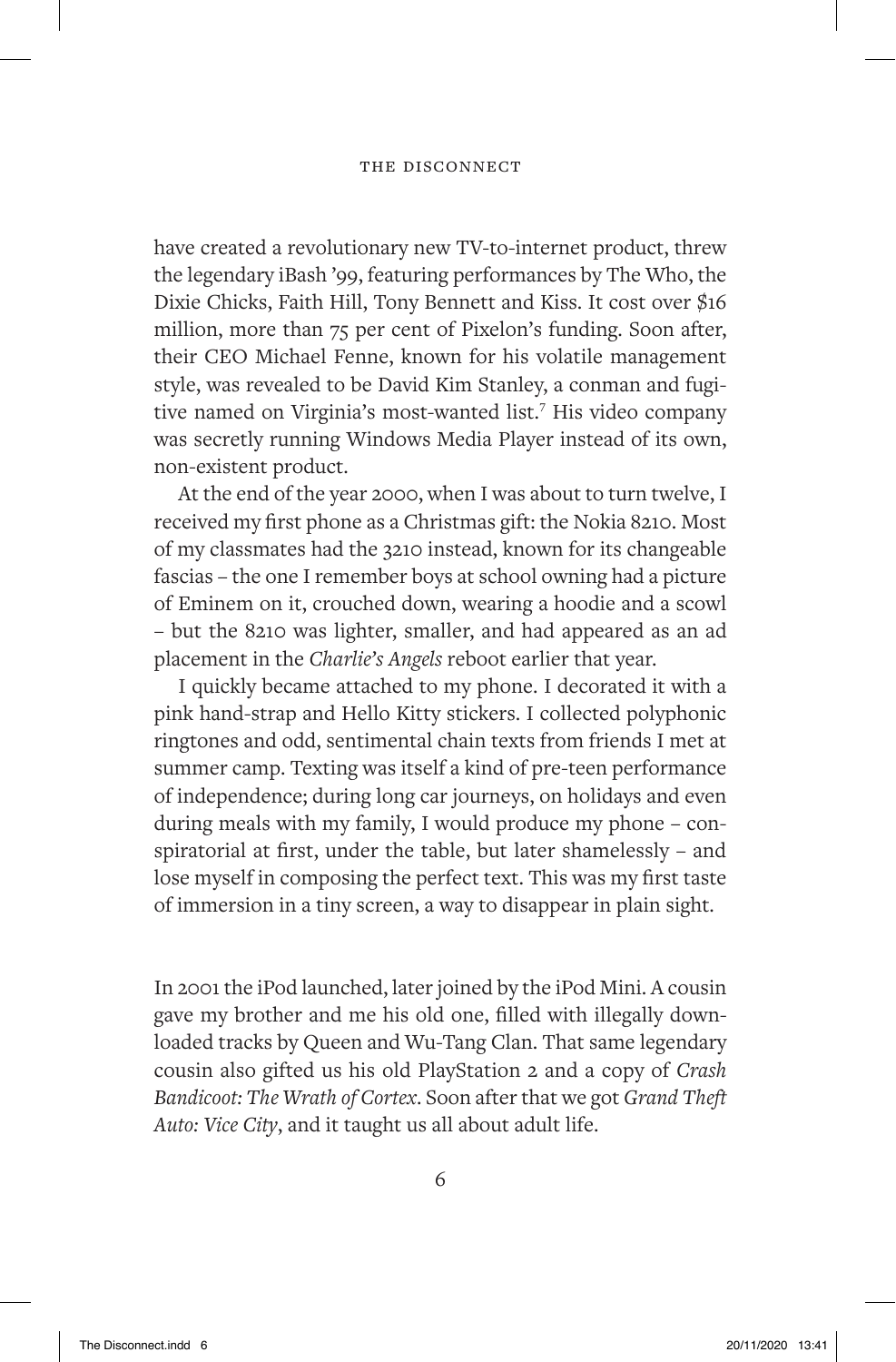That was the year HAL 9000 ran rampant, perniciously, fictionally, in space. The number of CDs burned worldwide became equal to the number sold in record stores. Google passed 100 million searches per year, or 1,000 queries per second, and began to place pay-per-click ads among their search results.<sup>8</sup> Apple launched iTunes, finally, and brought downloadable music into the mainstream.

A rash of social platforms appeared in the years that followed, including Flickr, OkCupid and MySpace. MySpace taught me a lot about hair products, and very little about musical taste. In school I pretended I was too cool for Bebo, but at home I signed up under a series of fake names to spy on my friends. For a while I wrote a LiveJournal about my feelings, then I signed up to Blogspot, where I posted pictures of my attempts to bake bread (not that I ate much of it; I was still anorexic, on and off, channelling anxiety about school exams into a diet that was almost as rigidly controlled as my study schedule). Neither of my blogs lasted very long; the posts were mostly apologies, made to non-existent readers, for not writing more often.

In January 2004, Mark Zuckerberg, a 19-year-old student and future Harvard dropout, registered thefacebook.com for \$35 and launched the site from his college dorm room. By the end of that month, three-quarters of the student body checked in on it every day.<sup>9</sup>

In 2007 Facebook expanded to England through Oxford, Cambridge and the University of the West of England. One year after that, I arrived at Cambridge as an undergraduate. I resisted a while, then joined out of fear that I was missing party invitations and official college announcements. I remember setting up my Facebook page, and using the network for the first time. It was like creating a blog, but lazier; the user was asked to fill a prewritten template with information, rather than building one of their own.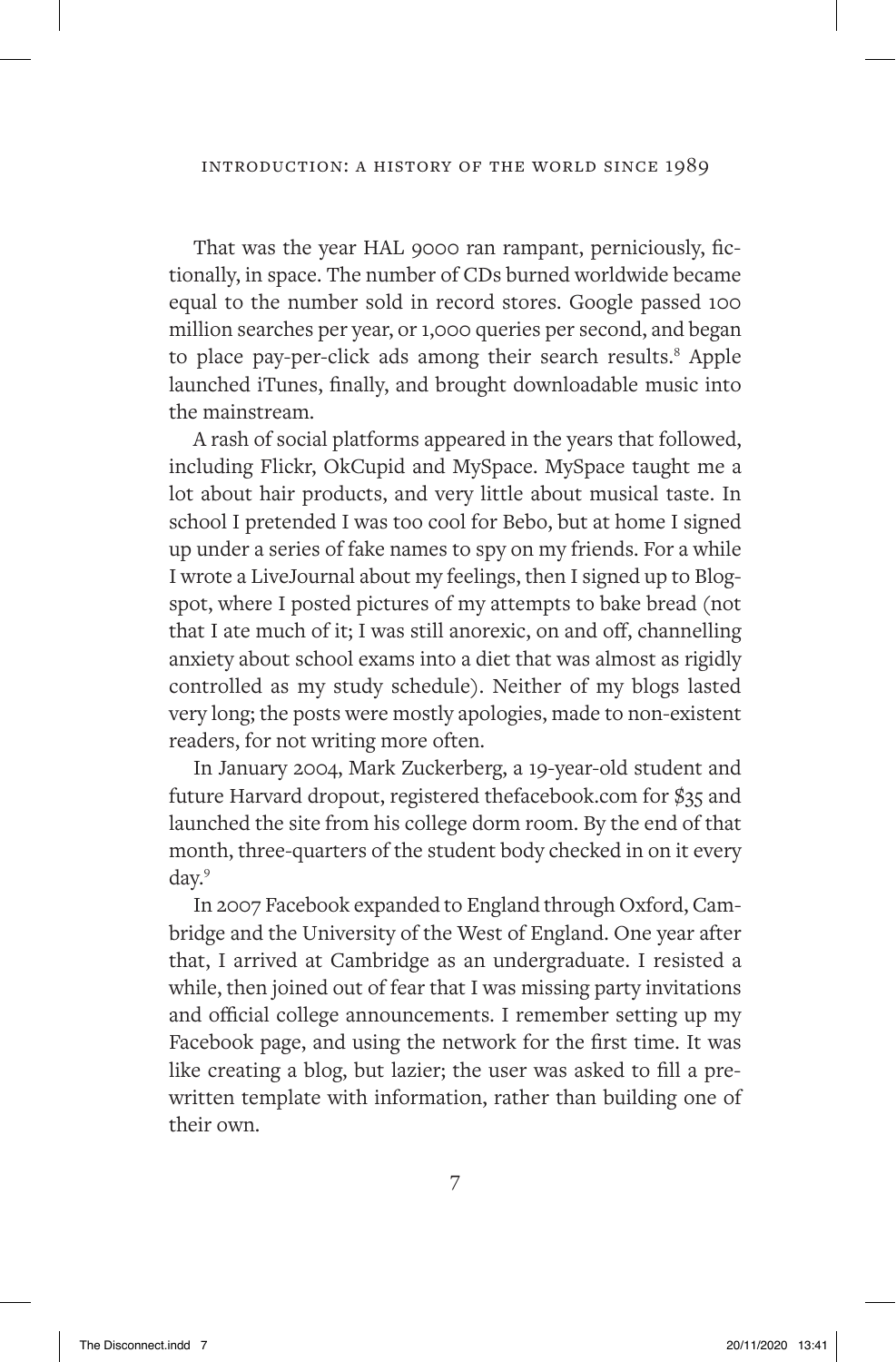In 2008, 145 million people worldwide had signed up to the social network,<sup>10</sup> Zuckerberg was the world's youngest billionaire, and Facebook opened an office in Dublin. The following year, at a rave somewhere in California, somebody who looked extremely like Zuckerberg was photographed dancing in front of the DJ booth, sweating from the face, eyes glazed and possibly high, or, at least, lost in rapture at the thought of taking over the world.11

When I graduated from college in 2010 I ported my college emails over to Gmail, and Google became my digital shepherd into adult life. Gmail was where I sent out CVs from, trying desperately to make myself seem grown-up and professional. Google Docs was where I worked, writing articles in a series of internships at print media companies, most of them already on the verge of bankruptcy. Gchat was also where my first serious relationship played out, in a series of flirtatious, then affectionate, then finally passive-aggressive sidebar chats, archived by Google for ever.

Lost in a normie shuffle, in June 2010, Steve Jobs danced on stage to a song by Jonathan Mann, a musician known for posting a new song every day to his widely followed YouTube channel.<sup>12</sup> After the song ended, Jobs announced the launch of the iPhone 4, the first iPhone to feature a front-facing camera, which made selfies easier, more popular and, ultimately, socially acceptable.

Elsewhere Netflix killed video shops, an 'app goldrush' was declared, and Bitcoin was invented by a pseudonymous genius. I remember attending a party around this time, the summer after graduation, where a guy offered me a joint from what looked like a selection box filled with different strains of weed. The Dread Pirate Roberts had recently launched his deep web marketplace, Silk Road; as I took a drag, my new acquaintance told me he'd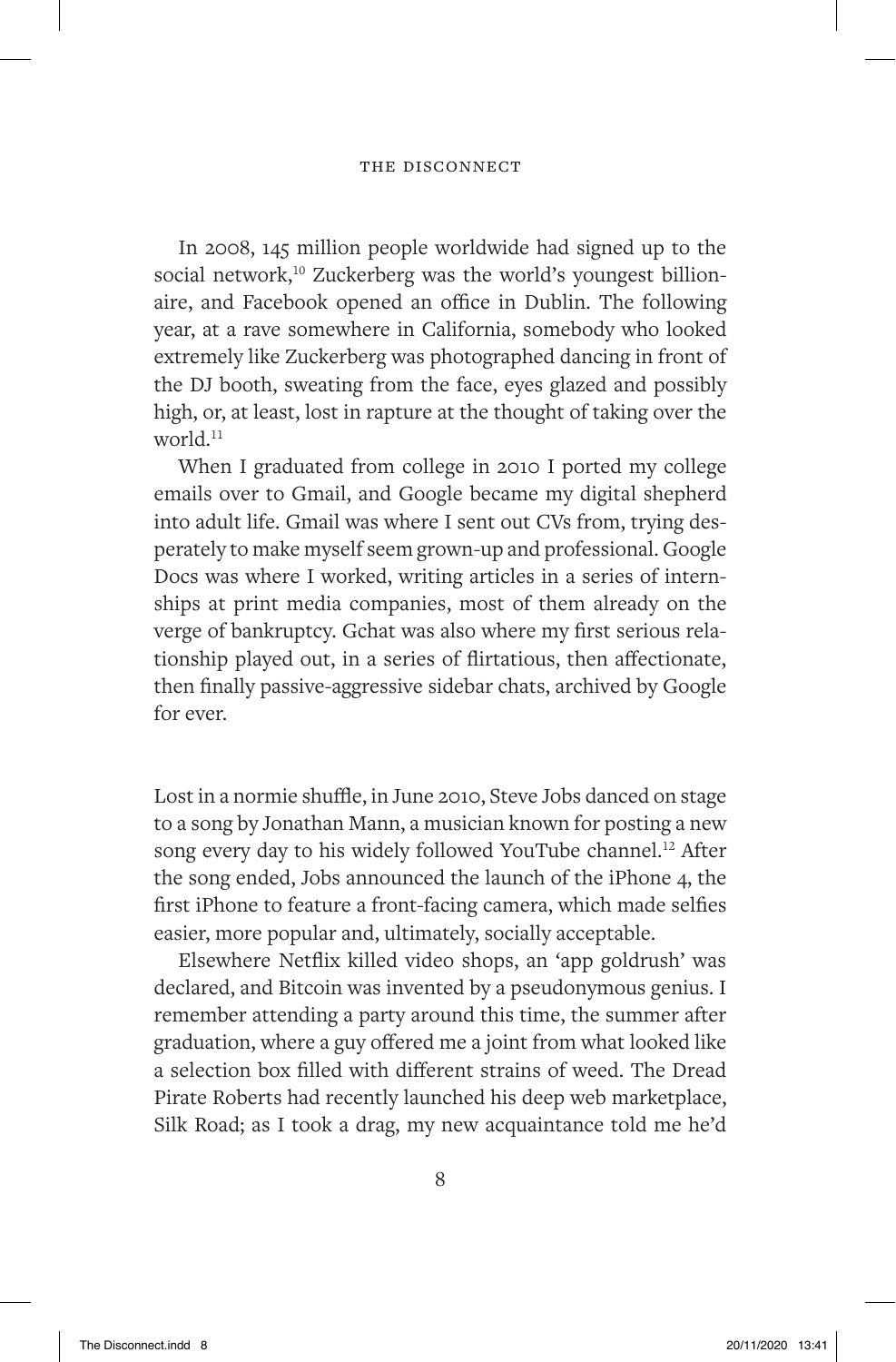signed up for a monthly subscription, having his drugs sent to a false address.

I spent a year in Dublin, writing fashion features and bad music reviews, breaking up and getting back together with my boyfriend, and steeping myself in blog culture, which at the time mostly involved the music site *Pitchfork*, the Cobrasnake, a widely mocked, much-imitated club photographer, and Tao Lin, the author, who doubled as a kind of career internet troll. I also remember reading the satirical blog Hipster Runoff, which may or may not have also been authored by Tao Lin.13 Finally, my relationship ended, properly this time, and I decided to get out of Dublin.

It was in a market heavily influenced by personal branding that I began my working life after university, at an advertising agency in London. I was employed as one of an early wave of social media specialists, professional magpies employed to curate 'shareable content' and to 'drive engagement' between brands and their customers. I rented out my own personal brand – my voice, my taste, and my familiarity with internet subcultures – to companies that had little business being online in the first place. This was a time in which online 'customer interaction' very often went too far, relying heavily on hashtags, pandering to memes, and almost always coming off as disingenuous and smarmy.

During this time I lived in a dingy flat in Hackney, earned £22,000 per year, and believed that I had finally grown up. I was a Social Content Creative, working for an electronics brand as the moderator of a group of lighting engineers on LinkedIn, and, more regularly, as the custodian of social media accounts belonging to a popular brand of cheddar cheese. Consulting the data division, I would work out the best day and time to post on Facebook and Twitter, studying the habits of bigger, more successful brands and downloading endless white papers in order to work out how to phrase a 'killer call to action'. I would diligently write